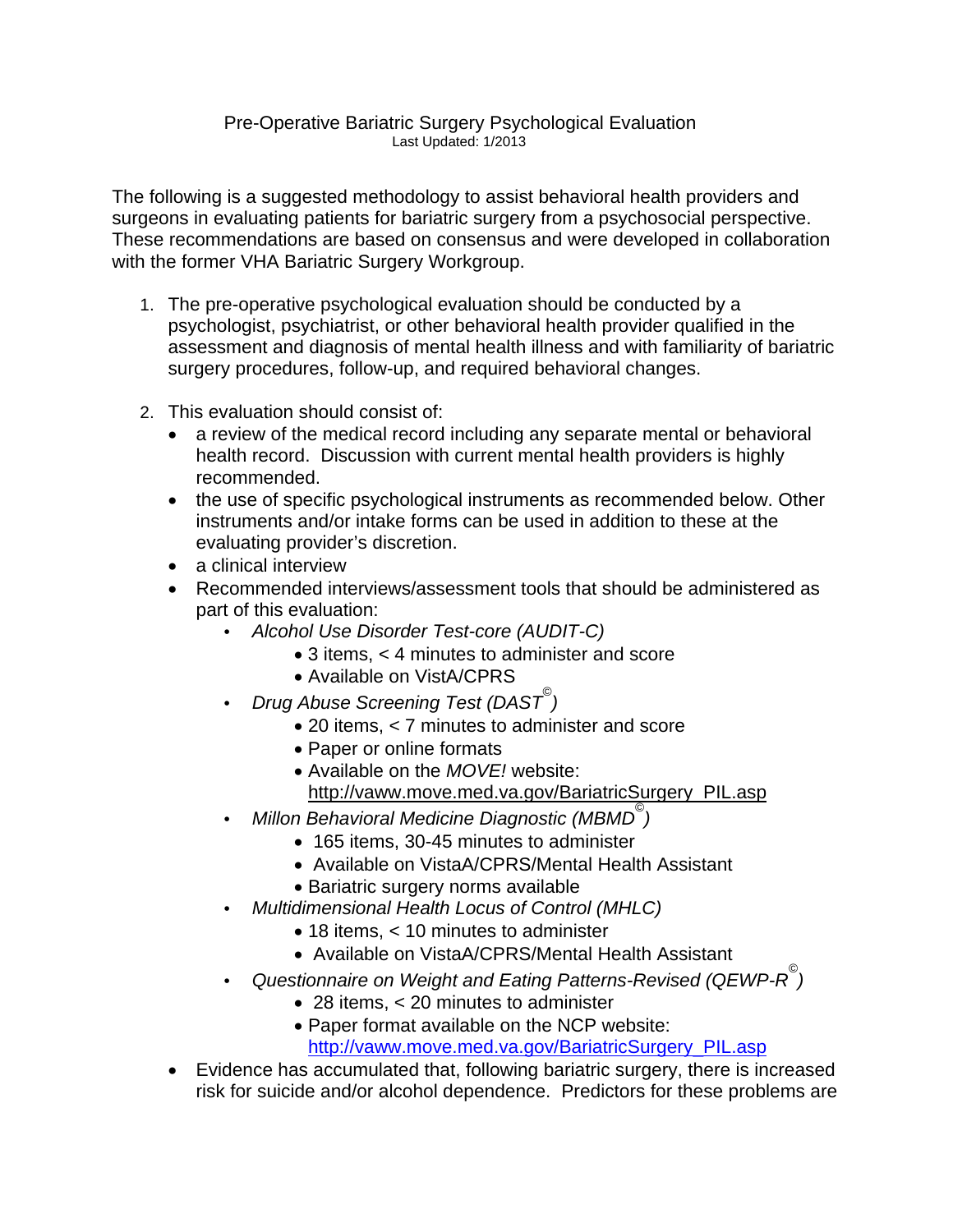not clear, so attention to be paid to potential risk factors for alcohol dependence and suicide.

- 3. Specific issues to assess with interview and review of medical record include:
	- Active psychosis and alcohol or substance use disorders
	- Other mental health illness (active, inactive, hospitalizations)
	- Borderline personality disorder
	- Social/family situation and support
	- Follow up "abnormal" results from psychological instruments used
	- Discussion of alternative plans should patient be turned down for surgery
- 4. Appropriate follow-up should be arranged for patients with mental health or behavioral concerns identified during this evaluation regardless of the decision for surgery.

## **The Pre-Operative Bariatric Surgery Psychological Evaluation should result in one of the following recommendations:**

- From a behavioral health perspective, the patient is deemed to be a poor candidate for bariatric surgery (should state if this is considered permanent or whether the patient should be reassessed at a future date when these issues may have resolved) due to:
	- o Presence of acute psychosis (defined as current evidence of active psychosis and/or mental health hospitalization for psychosis within past 1 year)
	- o History of multiple suicide attempts within the past 5 years
	- o Alcohol use disorder within past 6 months
	- o Other substance use disorder within past 6 months
	- o Acute exacerbation of borderline personality disorder as indicated by medical record and/or clinical interview
	- o History of poor adherence with medical regimens: appointment keeping, follow-up instructions, and/or evidence on MBMD that patient is very high risk for non-adherence
	- o Dementia
- From a behavioral health perspective, the patient is deemed to be a poor candidate for bariatric surgery at this time, but reassessment is recommended after a period of focused behavioral intervention to address:
	- o Poorly controlled mental illness(es) or cognitive impairment that may interfere with ability of patient to comply with necessary instructions and follow up (e.g. poorly controlled OCD, severe depression/anxiety, severe bipolar disorder.
	- o Severe binge eating disorder as measured by QEWP-R and confirmed by clinical interview (Refer to Guide to Using Instruments for further instructions on use of QEWP-R for bariatric patients)